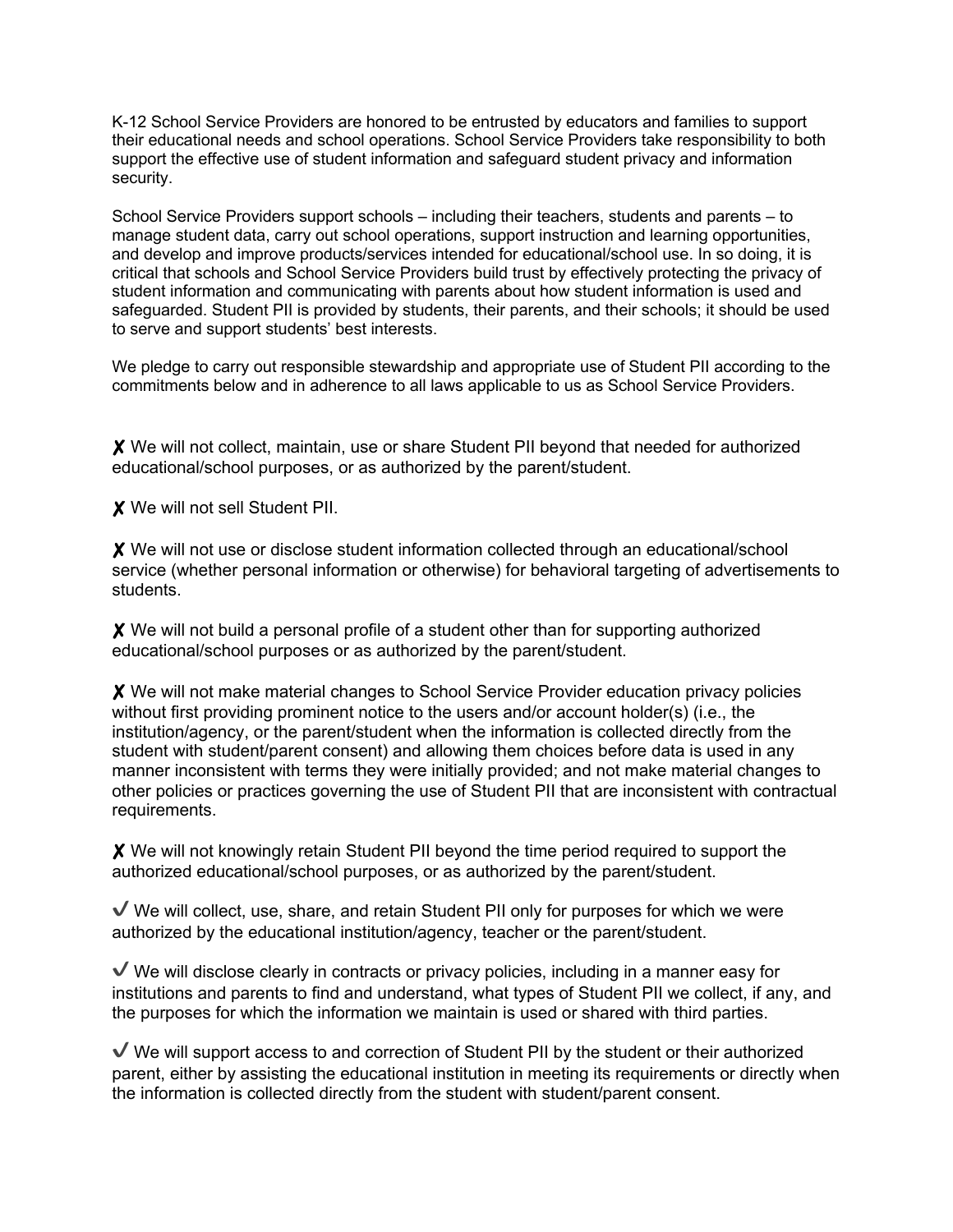$\vee$  We will maintain a comprehensive security program that is reasonably designed to protect the security, confidentiality, and integrity of Student PII against risks – such as unauthorized access or use, or unintended or inappropriate disclosure – through the use of administrative, technological, and physical safeguards appropriate to the sensitivity of the information.

 $\vee$  We will provide resources to support educational institutions/agencies, teachers, or parents/students to protect the security and privacy of Student PII while using the educational service.

 $\checkmark$  We will require that our vendors with whom Student PII is shared in order to deliver the educational service, if any, are obligated to follow these same commitments for the given Student PII.

 $\sqrt{\ }$  We will allow a successor entity to maintain the Student PII, in the case of our merger or acquisition by another entity, provided the successor entity is subject to these same commitments for the previously collected Student PII.

 $\vee$  We will incorporate privacy and security when developing or improving our educational products, tools, and services and comply with applicable laws.

## **Notes:**

- Some School Service Providers may be subject to additional legal obligations, contractual commitments, or requests from educational institutions or parents/students that direct or otherwise authorize additional uses of Student PII, other than those specified above.
- Nothing in this pledge is intended to prohibit the use of Student PII for purposes of adaptive learning or customized education.
- This pledge is intended to be applicable to new contracts and policies going forward and addressed — where inconsistent and as agreed to by the educational institution or agency — in existing contracts as updated over time.
- Companies subject to COPPA should consider when obtaining parental or school consent is appropriate. The Federal Trade Commission has stated that organizations subject to COPPA (15 U.S.C. 6501–6505; 16 CFR Part 312), (operators) "should not state in Terms of Service or anywhere else that the school is responsible for complying with COPPA, as it is the responsibility of the operator to comply with the Rule." For more information, see the Commission's Complying with COPPA FAQs. (https://www.ftc.gov/tips-advice/businesscenter/guidance/complying-coppa-frequently-asked-questions-0)
- Student Privacy Compass contains resources for edtech companies at the following link: (https://studentprivacycompass.org/audiences/ed-tech/).
- This Pledge shall be effective as of December 1, 2020, but will be binding on signatories as of the date a signatory opts in to updated terms of this pledge. The Legacy Student Privacy Pledge will sunset in June of 2021. After the Legacy Pledge is sunset, the updated Student Privacy Pledge 2020 shall be the only Pledge language in effect.